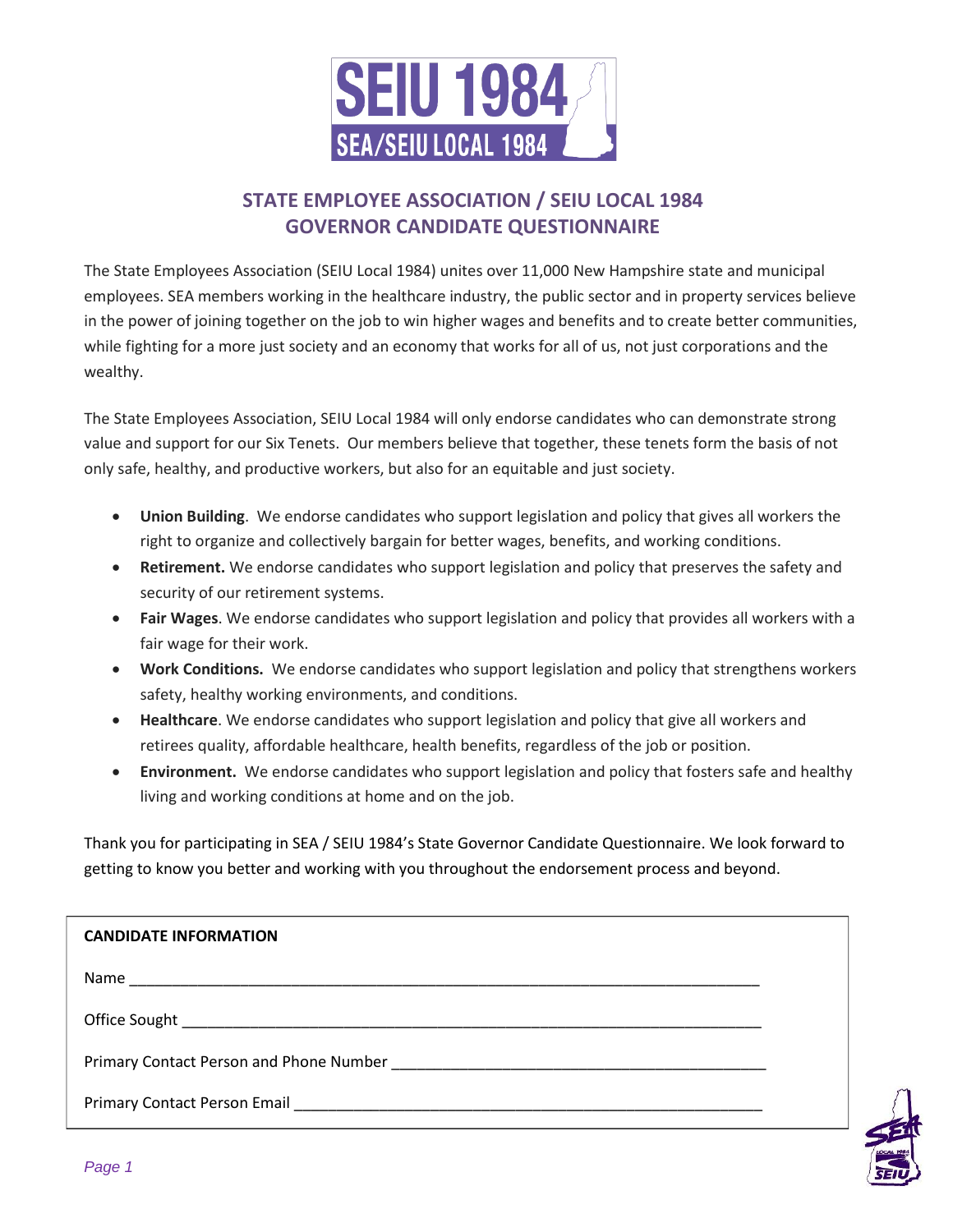#### 2**021 CAMPAIGN PROFILE**

\_\_\_\_\_\_\_\_\_\_\_\_\_\_\_\_\_\_\_\_\_\_\_\_\_\_\_\_\_\_\_\_\_\_\_\_\_\_\_\_\_\_\_\_\_\_\_\_\_\_\_\_\_\_\_\_

\_\_\_\_\_\_\_\_\_\_\_\_\_\_\_\_\_\_\_\_\_\_\_\_\_\_\_\_\_\_\_\_\_\_\_\_\_\_\_\_\_\_\_\_\_\_\_\_\_\_\_\_\_\_\_\_

Campaign Staff Campaign Manager

#### **SEA/ SEIU Local 1984**

207 N. Main Street Concord, NH 03301

ctiernan@seiu1984.org

Finance Director

| <b>Campaign Consultants</b>                                                      |  |
|----------------------------------------------------------------------------------|--|
|                                                                                  |  |
|                                                                                  |  |
|                                                                                  |  |
|                                                                                  |  |
|                                                                                  |  |
| Anticipated Campaign Budget                                                      |  |
| Total Amount of Anticipated Campaign Expenditures_______________________________ |  |
|                                                                                  |  |
|                                                                                  |  |
| Other Information<br>Top Three Issues:                                           |  |
| 1. $\qquad \qquad$                                                               |  |
|                                                                                  |  |
| $\overline{\mathbf{3.}}$ $\overline{\mathbf{10.}}$ $\overline{\mathbf{11.}}$     |  |
| Briefly explain why these three issues are important to you.                     |  |
|                                                                                  |  |
|                                                                                  |  |
| <b>Union Building</b>                                                            |  |

*The State Employees Association endorses candidates who support legislation and policy that gives all workers the right to organize and collectively bargain for better wages, benefits, and working conditions.*

1. Will you develop a budget that clearly supports legislation and policy that strengthens and supports workers' rights and their ability to collectively bargain?

**Yes** No

2. Will you sign into law legislation that strengthens and supports workers' rights and their ability to collectively bargain?

Yes No

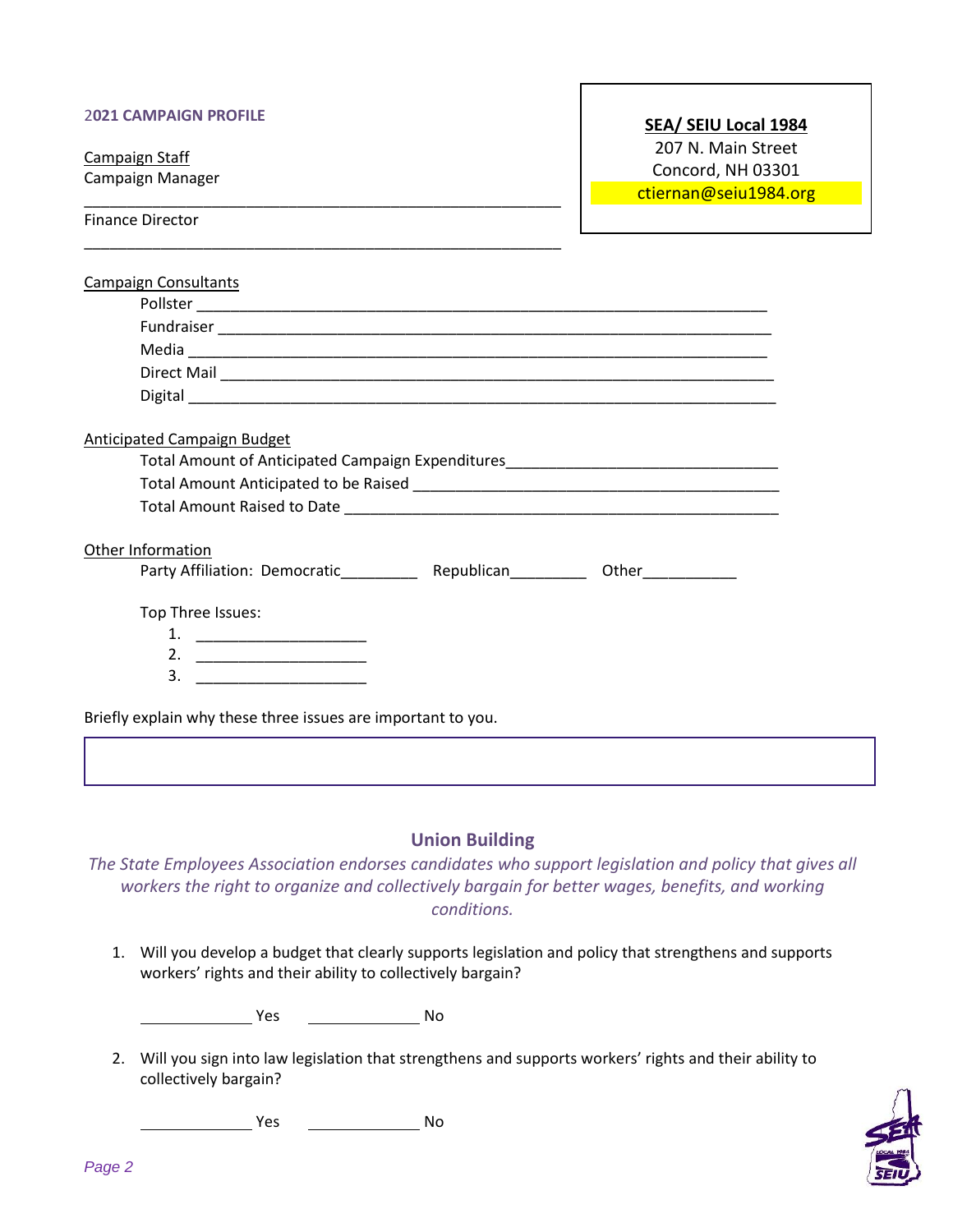- 3. Describe your experience with unions and/or collective bargaining.
- 4. Please provide a few examples of how you have supported, developed, or improved the ability of workers to organize and bargain collectively in the past.
- 5. Please provide a few examples of what you would like to accomplish as a Governor that would strengthen and support workers' rights and their ability to collectively bargain?
- 6. If elected, will you pledge to sign into law legislation and policy that strengthens workers' rights and their ability to organize and collectively bargain for better wages, benefits, and working conditions?

**No. 1998** No. 2016

7. If elected, will you pledge to veto any law legislation or policy that weakens workers' rights and their ability to organize and collectively bargain for better wages, benefits, and working conditions?

Yes No

## **Retirement**

*The State Employees Association endorses candidates who support legislation and policy that preserves the safety and security of our retirement systems.*

1. Will you promote policies and sign into law any legislation that provides appropriate cost of living increases to retired workers?

**The Structure Structure Structure Structure Structure Structure Structure Structure Structure Structure Structure Structure Structure Structure Structure Structure Structure Structure Structure Structure Structure Structu** 

2. Will you promote policies and sign into law any legislation that improves and strengthens our New Hampshire Retirement System?

**Marshall Pres** No 2014 - No

3. Will you promote policies and sign into law any legislation that strengthens and improves retirement benefits for New Hampshire Workers?

Yes No

4. Describe your experiences and/or knowledge of retirement systems.

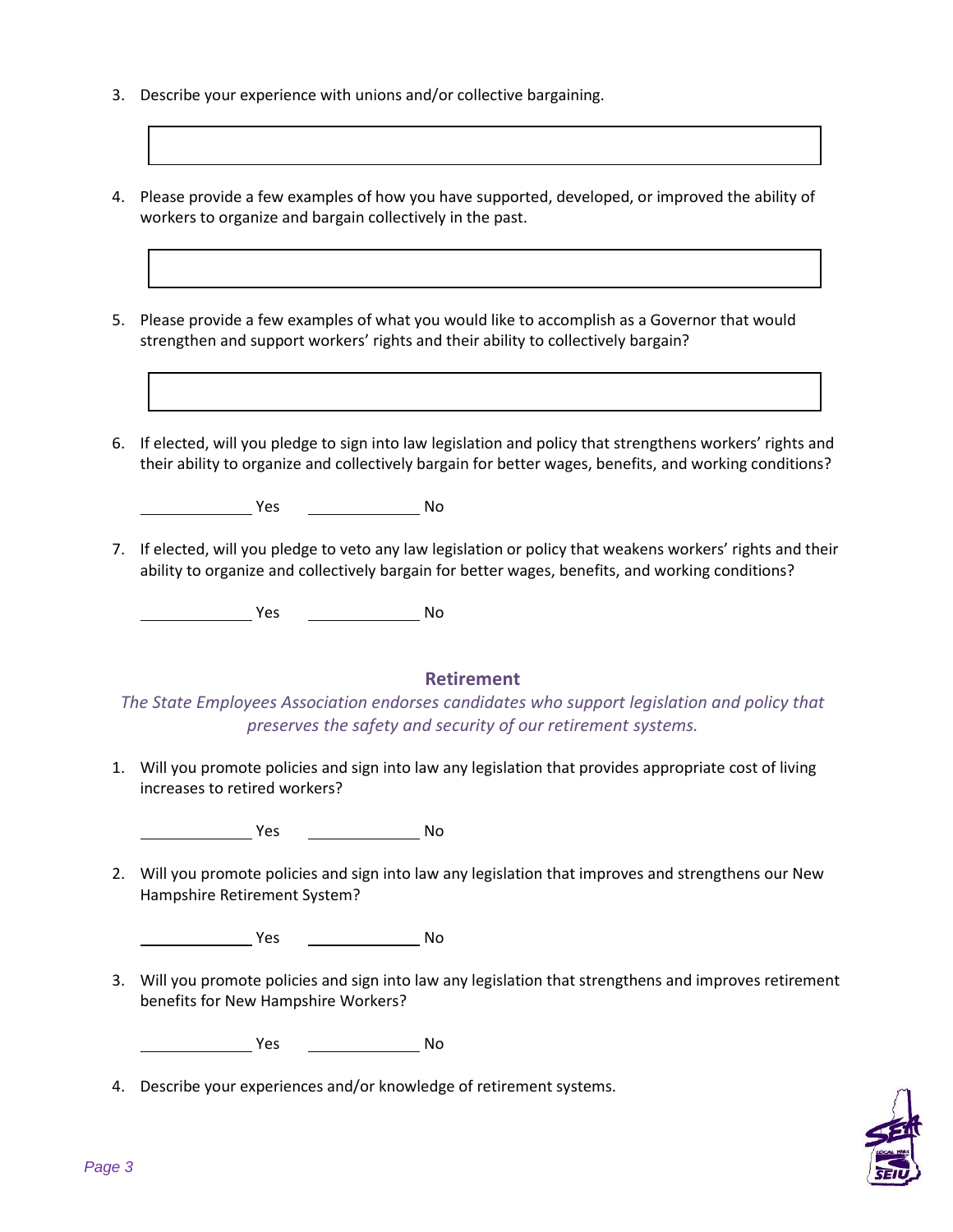- 5. Please provide a few examples of how you have supported, developed, or improved the ability of workers to retire with security and dignity in the past.
- 6. Please provide a few examples of what you would like to accomplish as Governor that would align with building a stronger retirement system for New Hampshire workers.
- 7. If elected, will you pledge to promote policies and sign into law any legislation that gives all workers the benefits and stability to be able to retire with financial security?

Yes No

### **Fair Wages**

*The State Employees Association endorses candidates who support legislation and policy that provides all workers with a fair wage for their work.*

1. Will you support, promote, and otherwise commit to support efforts by counties and municipalities to modify their procurement policies to include wage and benefits standards for service contracts?

**The Street Street Street Street Street Street Street Street Street Street Street Street Street Street Street S** 

2. Will you promote policies and sign into law any legislation that establishes a fair wage system for New Hampshire workers?

**The Street Street Street Street Street Street Street Street Street Street Street Street Street Street Street S** 

3. Will you promote policies and sign into law any legislation that establishes a fair minimum wage in New Hampshire?

**Yes** No

- 4. Describe your knowledge and understanding of how to establish fair and equitable wages.
- 5. Please provide a few examples of how you have supported, developed, or improved the equity and fairness of wages, including the minimum wage situation in New Hampshire, in the past.

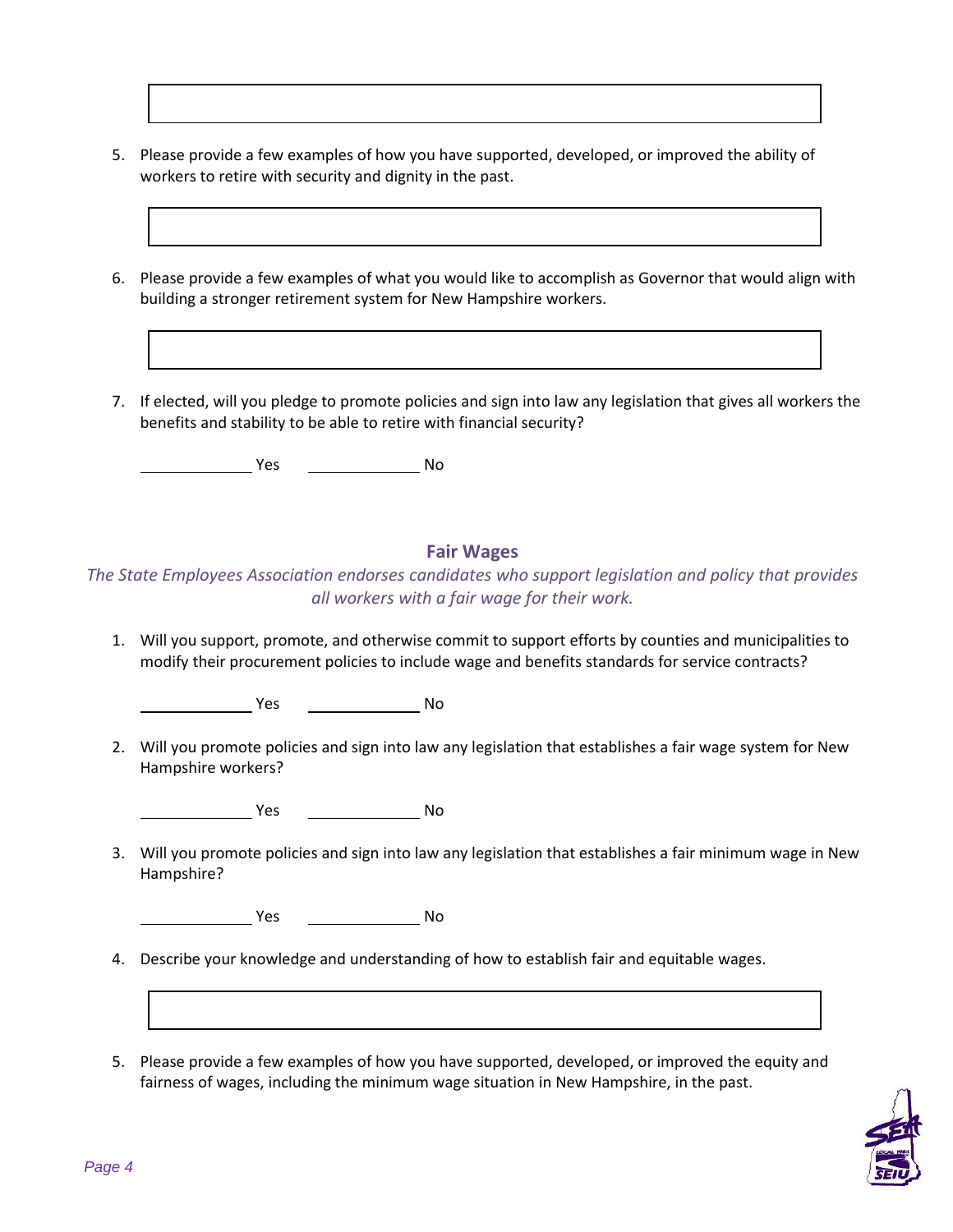- 6. Please provide a few examples of what you would like to accomplish as Governor that would help establish fair and equitable wages for New Hampshire workers.
- 7. If elected, will you pledge to promote policies and sign into law any legislation that gives all workers a fair and equitable wage?

Yes No

### **Work Conditions**

*The State Employees Association endorses candidates who support legislation and policy that strengthens workers safety, healthy working environments, and conditions.*

1. Will you support, promote, and otherwise commit to support efforts by state, county, and municipal workers to improve their working conditions?

**The Street Street Street Street Street Street Street Street Street Street Street Street Street Street Street S** 

2. Will you promote policies and sign into law any legislation that reduces racial disparities, wage inequities, bullying, harassment of any kind, and nepotism in the workplace?

**Yes** No

3. Will you promote policies and sign into law any legislation that protects the safety and health of our working environments?

<u>Notice and the New Yes and Note and Note and Note and Note and Note and Note and Note and Note and Note and No</u>

4. Will you promote policies and sign into law any legislation that supports workers safety, healthy working environments and conditions in New Hampshire?

**The Second Second Second Second Second Second Second Second Second Second Second Second Second Second Second Second Second Second Second Second Second Second Second Second Second Second Second Second Second Second Second** 

- 5. Describe your knowledge and understanding of how working conditions affect the workers.
- 6. Please provide a few examples of how you have supported, developed, or improved working conditions of New Hampshire workers in the past.

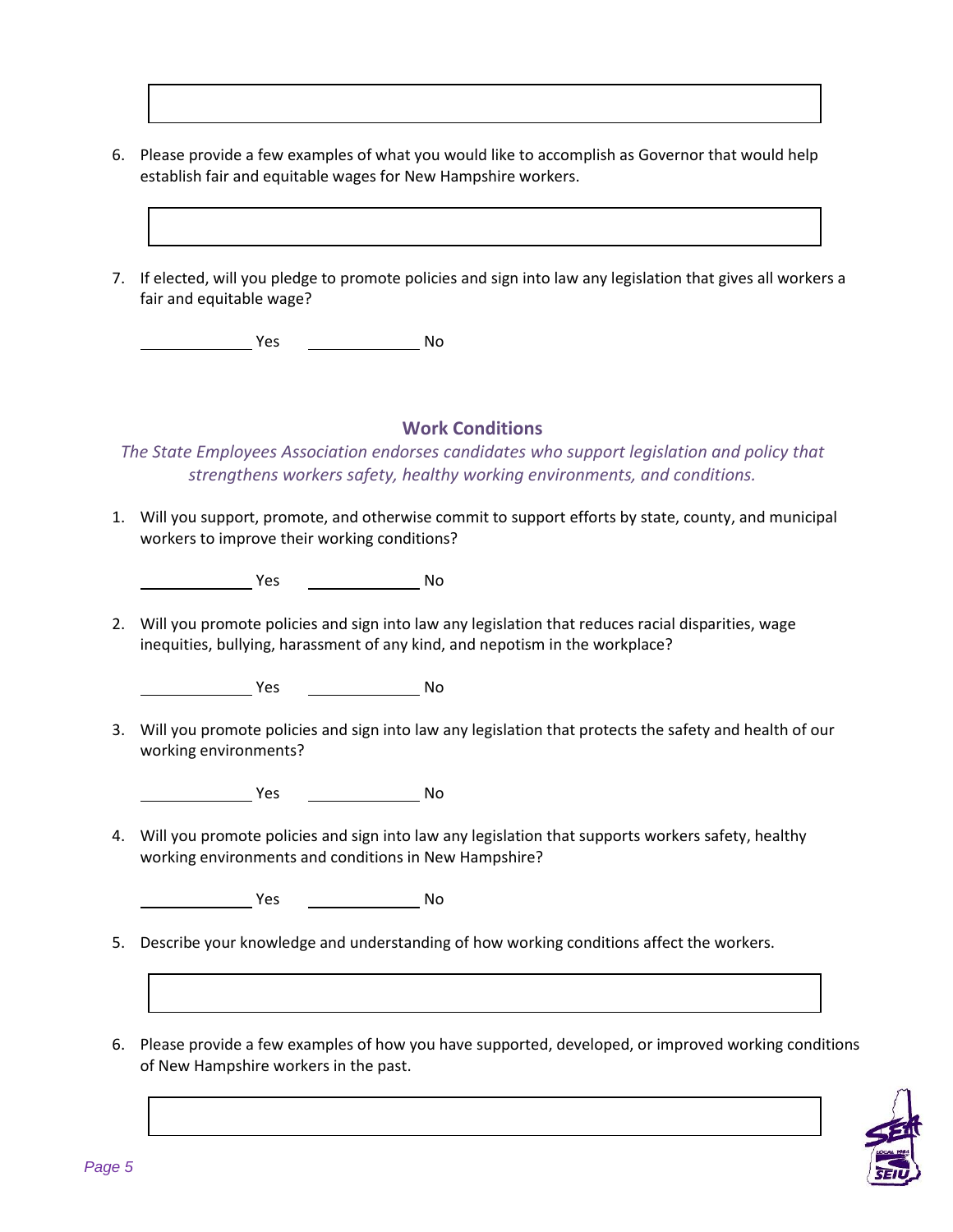- 7. Please provide a few examples of what you would like to accomplish as Governor that would help improve working conditions for New Hampshire workers.
- 8. If elected, will you promote policies and sign into law any legislation that provides all workers with safe and healthy working conditions and working environments.

**Yes** No

### **Healthcare**

*The State Employees Association endorses candidates who support legislation and policy that give all workers and retirees quality, affordable healthcare, health benefits, regardless of the job or position.*

1. Will you promote policies and sign into law any legislation that establishes permanent paid sick time and paid family leave for all New Hampshire workers?

**Marine Street Street Street Street Street Street Street Street Street Street Street Street Street Street** 

2. Will you promote policies and sign into law any legislation that establishes affordable and high quality healthcare for all New Hampshire workers?

**The Street Street Street Street Street Street Street Street Street Street Street Street Street Street Street S** 

- 3. Describe your knowledge and understanding of the strengths and weaknesses of our current healthcare system.
- 4. Please provide a few examples of how you have supported, developed, or improved the quality and affordability of healthcare and health benefits in the past.
- 5. Please provide a few examples of what you would like to accomplish as Governor that would help provide affordable healthcare and health benefits for New Hampshire workers.
- 6. If elected, will you promote policies and sign into law any legislation that gives all workers affordable healthcare and health benefits?



**The Structure Structure Structure Structure Structure Structure Structure Structure Structure Structure Structure Structure Structure Structure Structure Structure Structure Structure Structure Structure Structure Structu**